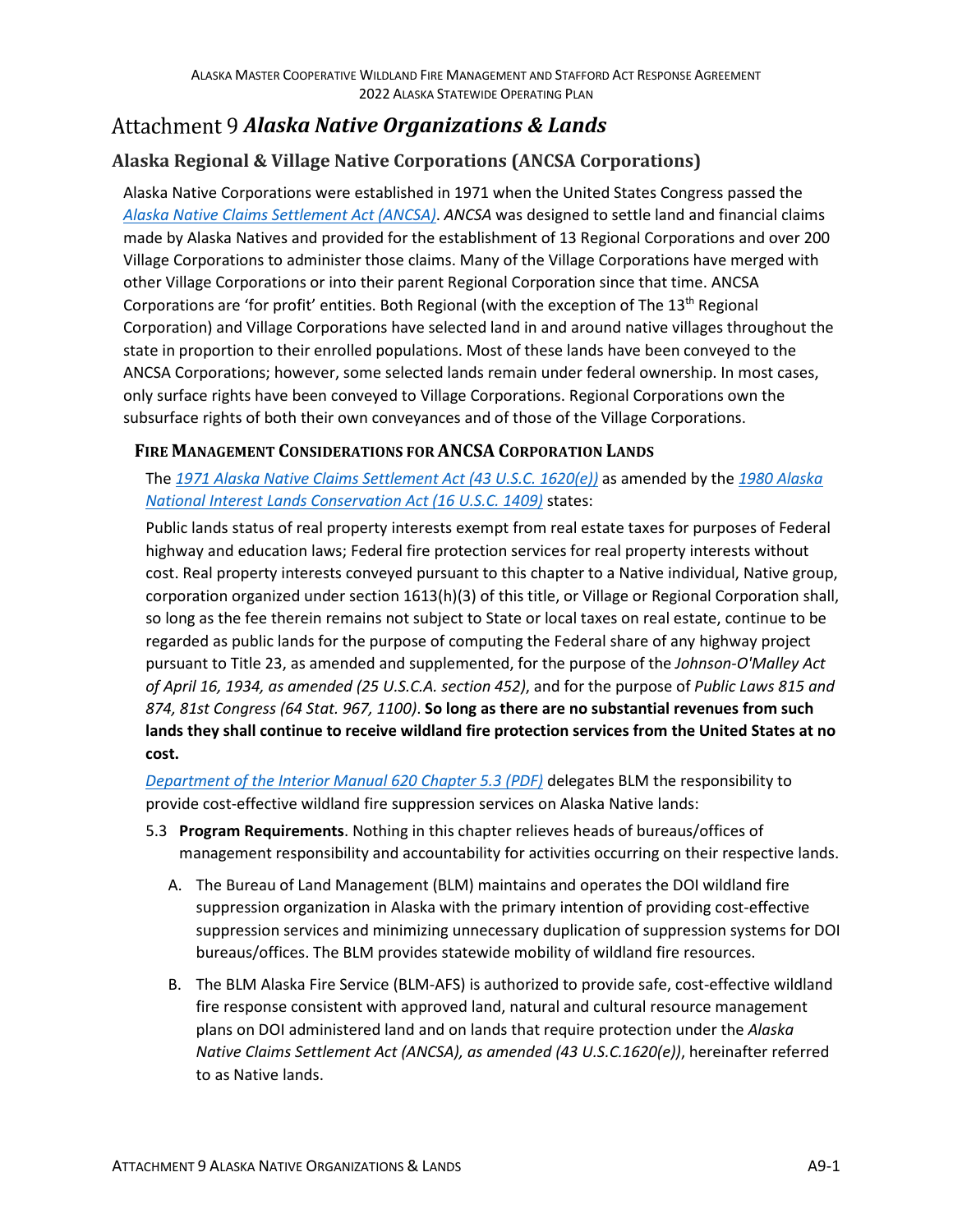- C. The BLM-AFS executes these services within the framework of approved fire management plans or within the mutually agreed upon standards established by the respective land managers or owners.
- D. Wildland fire response services and other fire management activities provided on Native lands under the authority of ANCSA will consider Native lands managers on an equal basis with Federal land managers.
- E. Each bureau/office will conduct non-response wildland fire management activities such as planning, education, and prevention, fuels management, establishing wildfire response strategies, and setting priorities for the wildfire response organization on respective bureau lands.

Based on this direction:

- ANCSA Corporations are considered the Jurisdictional Agency for surface lands that have been conveyed to them, and are annually given the opportunity to validate or change the AIWFMP Fire Management Options for those lands.
- ANCSA Corporation lands are treated as DOI lands for the purpose of cost-apportionment (Table 6: Wildfire Fiscal Responsibility by Jurisdiction).
- BLM- Alaska Fire Service (AFS) provides liaisons to the ANCSA Corporations to facilitate fire notifications and the WFDSS decision support process. FMOs and AFS liaisons will coordinate to ensure ANCSA Corporations are informed about fires occurring on or threatening their lands, and are represented in fire management decisions.
	- o AFS Zone FMOs serve as the liaisons for all incidents involving ANCSA Corporation lands in their AFS Protection Zone. AFS Zone FMOs are the WFDSS fiscal/jurisdictional signatory for incidents costing less than \$5 million in DOI funds. The AFS Manager is the WFDSS signatory for incidents in the zones costing \$5 million or more in DOI funds.
	- $\circ$  The AFS Military Zone FMO serves as the liaison for all incidents involving ANCSA Corporation lands in DOF Protection within the Tok, Delta and Fairbanks Areas. The AFS Military Zone FMO serves as the liaison and WFDSS fiscal/jurisdictional signatory for incidents costing less than \$5 million in DOI funds. The AFS Manager is the WFDSS signatory for incidents in these areas costing \$5 million or more in DOI funds.
	- o The AFS South Zone Fire Management Specialist serves as the liaison for all incidents involving ANCSA Corporation lands in USFS protection or in DOF Protection within the Copper River, Mat-Su, Kenai-Kodiak, and Southwest Areas. The AFS South Zone Fire Management Specialist serves as the liaison and WFDSS fiscal/jurisdictional signatory for incidents in these areas costing less than \$5 million in DOI funds. The AFS Manager is the WFDSS signatory for incidents in these areas costing \$5 million or more in DOI funds.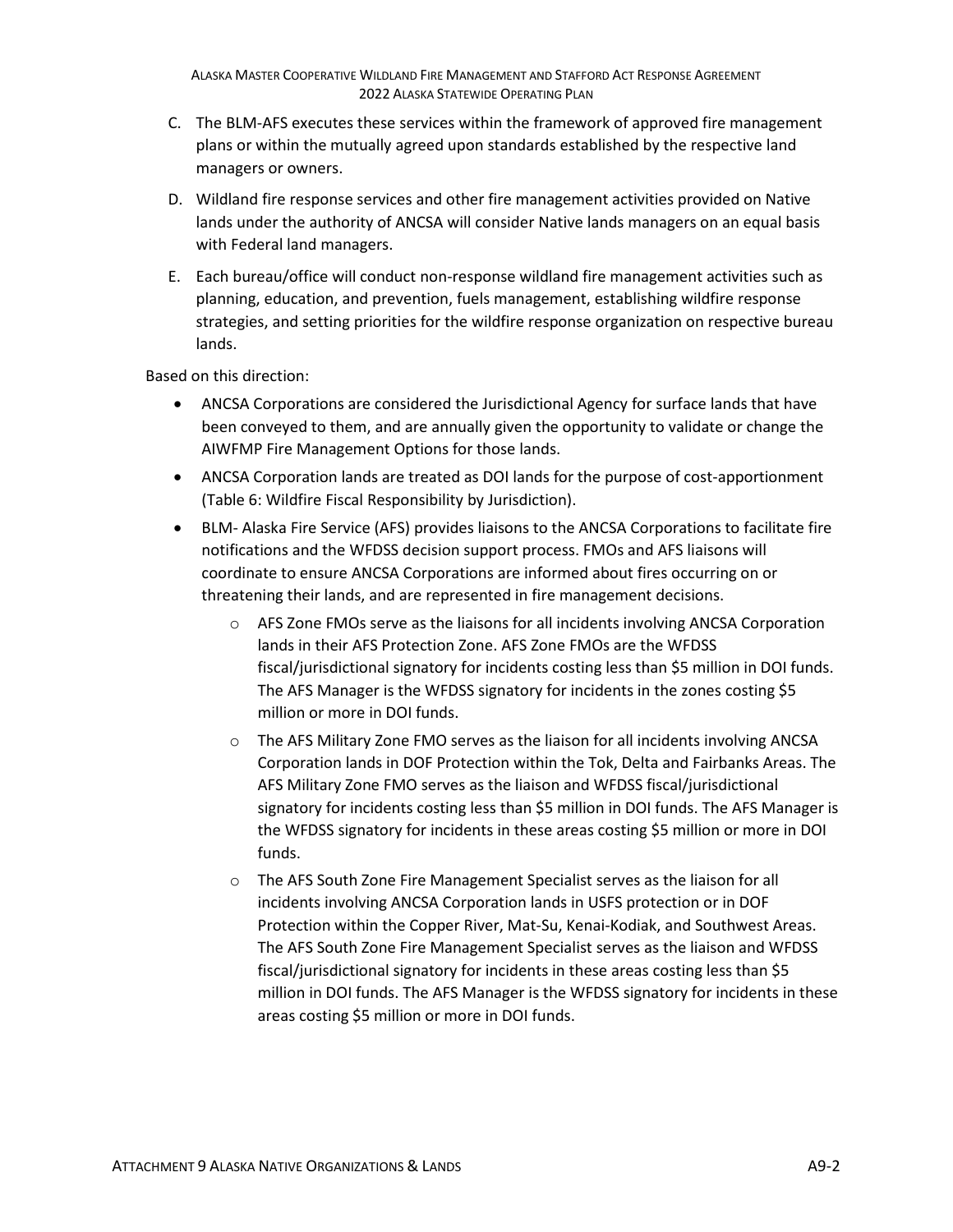### **Tribal Governments**

There are 229 federally recognized tribes in Alaska. Most have tribal councils as their governing bodies. There is a variety of names for these councils including 'Native council,' 'tribal council,' 'IRA council,' 'village council,' and 'traditional council.' All of these refer to the governing body of a tribe. Tribes and Tribal Governments are distinct from ANCSA Regional and Village Corporations.

Even though ANCSA places its land entitlement with the ANCSA Corporations, most tribes in Alaska own some land. Tribes have acquired land through various means including purchases, gifts, and through land transfers from ANCSA Corporations and cities. Tribally owned parcels range from small lots to large tracts transferred from ANCSA Corporations. Tribally owned lands are in fee simple status and in Alaska are not considered held in Trust for jurisdictional purposes.

#### **FIRE MANAGEMENT CONSIDERATIONS FOR TRIBAL GOVERNMENTS**

Tribal governments in Alaska have all the immunities and privileges available to other federally acknowledged Indian tribes by virtue of their government-to-government relationship with the United States as well as the responsibilities, powers, limitations and obligations of such tribes.

Although tribally owned lands are in fee simple status, and fire management responsibilities are not identified in *ANCSA*, *ANILCA*, or *620 DM 5.3*, tribal lands are currently treated similarly to ANCSA Corporation lands for fire management purposes. See **[Fire Management Considerations for ANCSA](#page-0-0)  [Corporation Lands](#page-0-0)** above.

## **Federally Administered Indian Trust Lands (including Native Allotments)**

Federally administered Indian trust lands in Alaska include the Annette Island Indian Reservation and some Town Site lots created under the *1891 Townsite Act*.

In addition, restricted-title Alaska Native Allotments are treated as trust lands for the purpose of fire protection. A Native Allotment is a parcel or parcels of land, totaling up to 160 acres, conveyed by restricted deed to an Alaska Native under the terms and conditions of the *Alaska Native Allotment Act of 1906* and 1956 amendment; and the *Alaska Native Veteran Allotment Act of 1998. 43 U.S.C. §§ 357, 357a, 357b*.

### **FIRE MANAGEMENT CONSIDERATIONS FOR FEDERALLY ADMINISTERED INDIAN TRUST LANDS**

*Department of the Interior Manual 620 Chapter 5.3* delegates wildland fire suppression services for DOI administered lands (including trust lands) to BLM. These services are provided by BLM- Alaska Fire Service (AFS), and by the State of Alaska and US Forest Service through the *Alaska Master Cooperative Wildland Fire Management and Stafford Act Response Agreement [\(Alaska Master](https://fire.ak.blm.gov/administration/asma.php)  [Agreement\)](https://fire.ak.blm.gov/administration/asma.php)*.

The BIA serves as the Jurisdictional Agency for all Indian Trust lands in Alaska. The BIA Regional Fire Management Officer is the primary notification point-of-contact for all trust lands that are impacted or threatened by wildland fire.

Some of the 229 federally recognized tribes in Alaska have compacted with the BIA through their tribal governments to become a service provider for some allotment owners that are members of the tribe. Compacted tribal governments provide a point of contact, and valuable and pertinent local information for suppression agencies. Some tribal governments have joined into non-profit